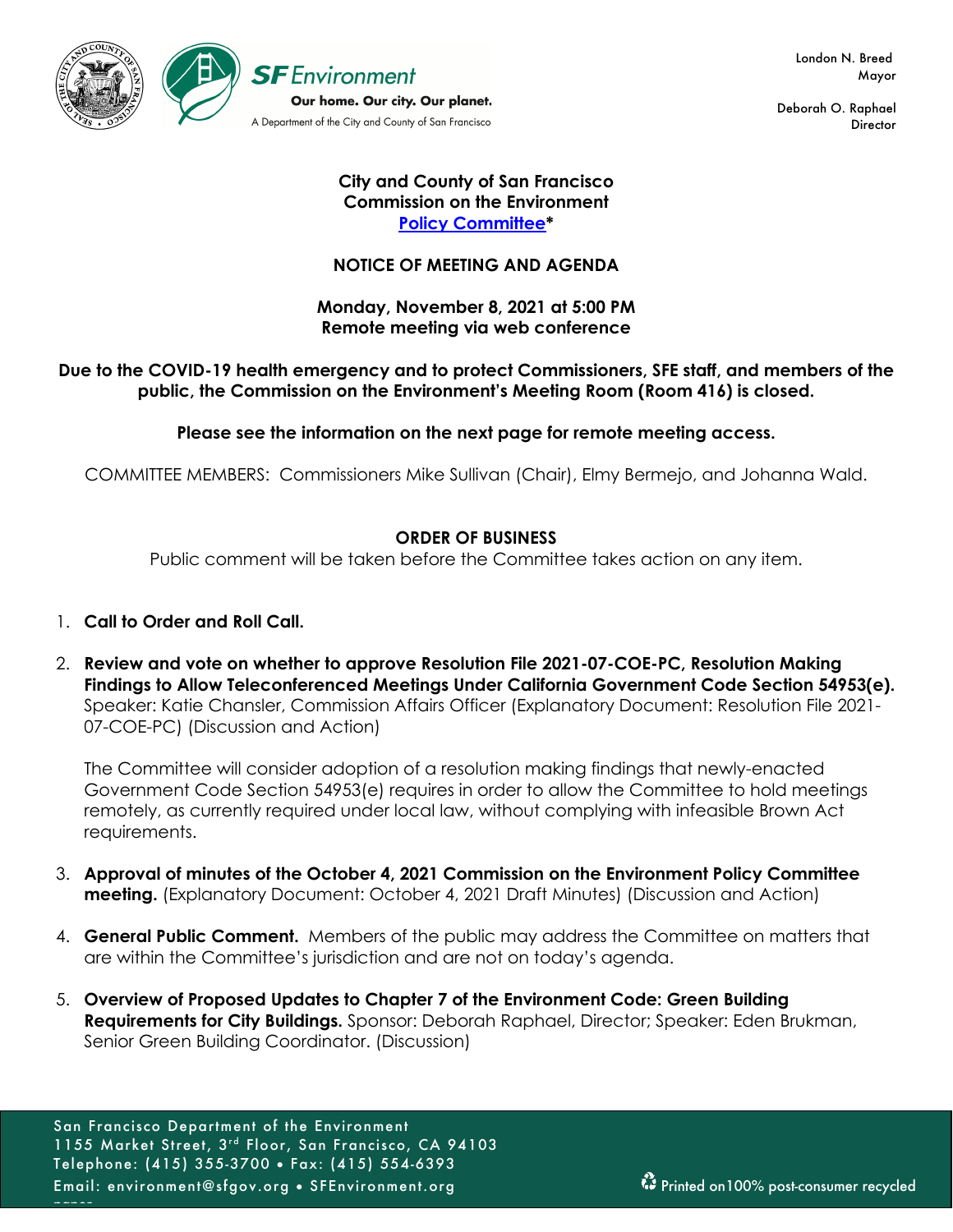- 6. **Update on Implementation of the Safe Drug Disposal Ordinance.** Sponsor: Deborah Raphael, Director; Speaker: Christopher Lester, Special Waste Disposal Analyst. (Discussion)
- 7. **Director's Update.** Deborah Raphael, Director (Discussion)
- 8. **New Business/Future Agenda Items.** Charles Sheehan, Chief Policy and Public Affairs Officer (Discussion)
- 9. **Adjournment.**

**The next meeting of the Commission on the Environment Policy Committee is scheduled for Monday December 13, 2021, at 5:00 p.m. In compliance with the San Francisco Health Officer's Order No. C19-07 directing all individuals to "shelter in place," and in compliance with the Mayor's emergency orders regarding the conduct of City meetings, public meetings of the Commission on the Environment and its committees will continue on a remote conferencing basis only at this time.**

**Find out about upcoming deadlines, public hearings and meetings. Search the SFEnvironronment.org website archived minutes and agenda**

\*If a quorum of the Commission on the Environment is present, it will constitute a Special Meeting of the Commission on the Environment. The Commission Affairs Manager shall make a note of it in the minutes, and discussion shall be limited to items noticed on this agenda.

# **Remote Access to Information and Participation**

This meeting will be held remotely using video conferencing, through the WebEx Meetings platform, and by telephone for members of the public who are unable to attend using computers or smart devices.

# **Attending the Meeting: Watch or Listen**

Members of the public have the following options for attending the meeting:

Option 1: Watch the meeting using a computer or smart device by clicking on the following link:

## **https://ccsf.webex.com/ccsf/onstage/g.php?MTID=eb7539532d6726657113a59a2f8889b2c**

- If you are able to and would like to watch via your computer, please follow these instructions: i) Click on the link above; ii) Enter your first name, last name, and email address if desired; iii) Click "Join by Browser" (directly beneath the "Join Now" button);
- If you are able to watch via your smart mobile device: i) Download the Webex Meetings application; ii) Click on the link above; iii) Click "Join"; iv) Enter your name and email; v) Click "Ready to Join".

Option 2: Join the meeting by phone if you do not have access to a computer or smart device. Dial: **415-655-0001** and then enter the Access Code: **2483 562 8693**

# **Participating During Public Comment**

Members of the public will have opportunities to participate during public comment. The public is asked to wait for the particular agenda item before making a comment on that item. Comments will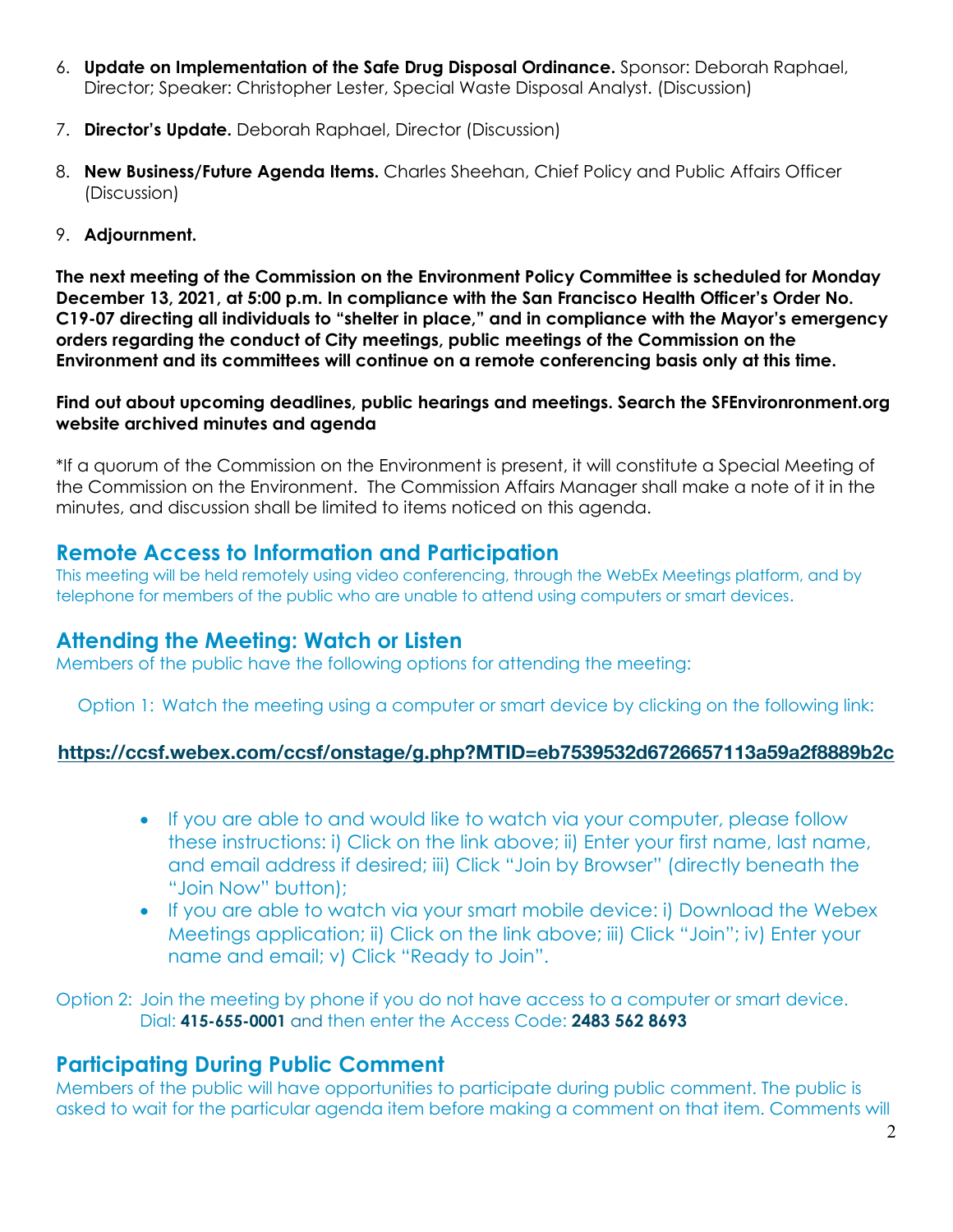be addressed in the order they are received. When the moderator announces that the Committee is taking public comment, members of the public can:

## Dial: **415-655-0001** and then enter the Access Code: **2483 562 8693**

1) Participate over the phone by pressing **\*3** (this step is very important, as it will activate the "Raise Hand" icon in the Participant window).

Depending on the number of people also in line ahead of you, you may have to wait before it is your opportunity to speak. When it is your turn, you will be notified that your line has been unmuted, and it will be your opportunity to speak. Your line will be muted again when your allotted time expires.

In accordance with Governor Gavin Newsom's statewide order for all residents to "Stay at Home" and the numerous local and state proclamations, orders and supplemental directions - aggressive directives have been issued to slow down and reduce the spread of the COVID-19 virus. Copies of explanatory documents are available at 1) on the Commission's website http://www.sfenvironment.org/commission; (2) upon request to the Commission Affairs Officer, at telephone number 415-355-3709, or via e-mail at katie.chansler@sfgov.org.

### **Important Information**

The ringing of and use of cell phones, pagers and similar sound-producing electronic devices are prohibited at this meeting. Please be advised that the Chair may order the removal from the meeting room of any person(s) responsible for the ringing or use of a cell phone, pager, or other similar sound-producing electronic devices.

NOTE: Persons unable to attend the meeting may submit to the Committee, by the time the proceedings begin, written comments regarding the agenda items above. These comments will be made a part of the official public record and shall be brought to the attention of Committee Members. Any written comments should be sent to: Commission Affairs Officer, Department of the Environment, 1455 Market Street, Suite 1200, San Francisco, CA 94103 by 5:00 p.m. on the day prior to the hearing. Comments that cannot be delivered to the Commission Affairs Officer by that time may be taken directly to the hearing at the location above. When bringing handouts to meetings, please photocopy on both sides of the paper and try to use post-consumer recycled or tree-free paper. Also, please bring sufficient copies of handouts for the Committee, the Commission Affairs Officer and the public.

#### **Public Comment**

At this time, members of the public may address the Committee on items of interest that are within the subject matter jurisdiction of the Committee but are not on today's agenda. Public comment will be taken following each agendized item. Each member of the public may address the Committee for up to three minutes, unless otherwise announced by the President. If it is demonstrated that the comments by the public will exceed 15 minutes, the President may continue Public Comment to another time during the meeting.

The Brown Act forbids the Committee from taking action or discussing any item or issue not appearing on the posted agenda. This rule applies to issues raised in public comment as well. In response to public comment, not on an agendized item, the Committee is limited to:

- 1. Briefly responding to statements made or questions posed by members of the public, or
- 2. Request staff to report back on a matter at a subsequent meeting, or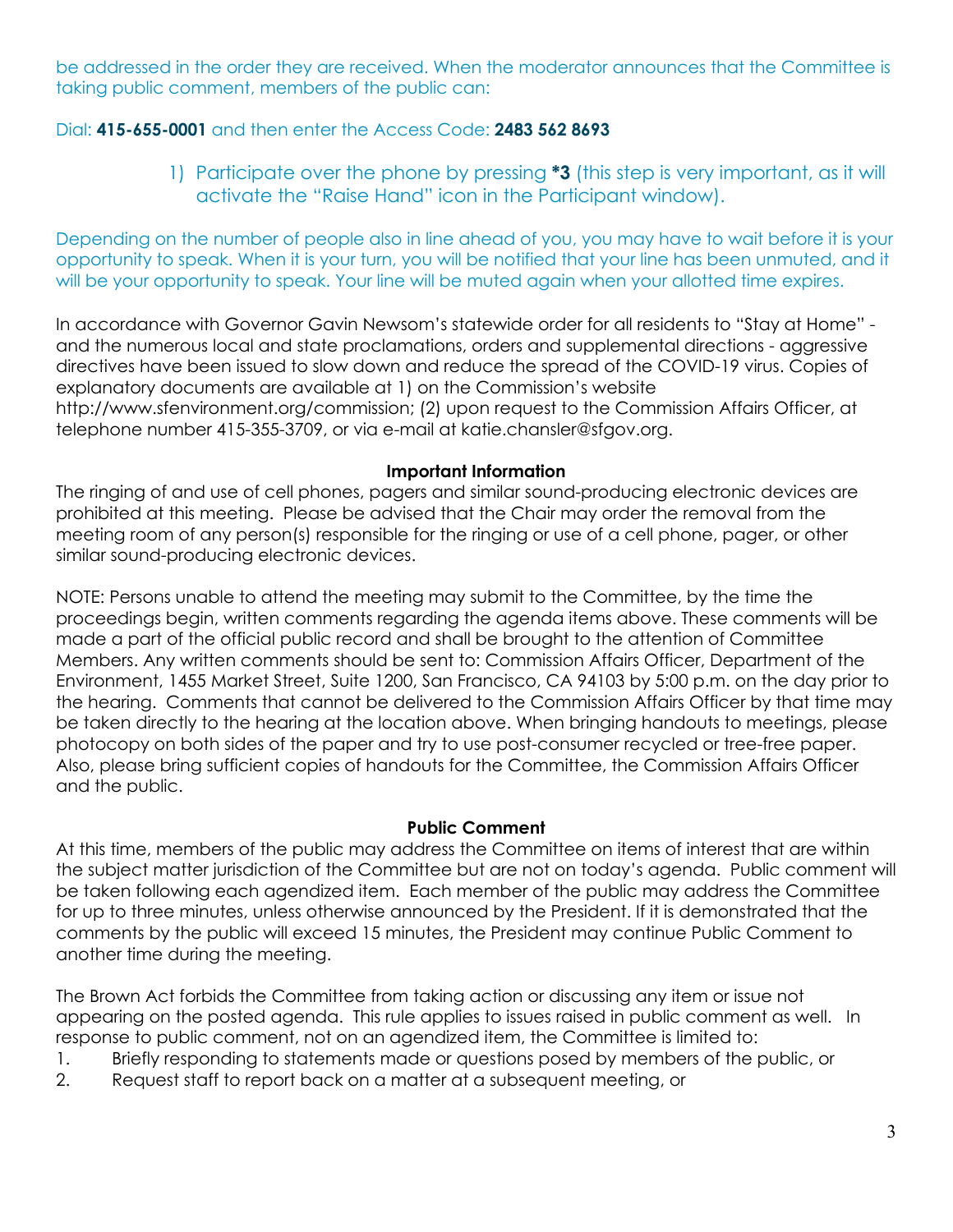3. Directing staff to place the item or issue on a future agenda (Government Code Section 54954.2(a).)

#### **Disability Access**

Commission on the Environment Committee meetings will be held at City Hall, Room 421 in the Civic Center Area. City Hall is accessible to persons using wheelchairs and other assistive mobility devices. Ramps are available at the Grove, Van Ness and McAllister entrances. The closest accessible BART station is the Civic Center Station at United Nations Plaza and Market Street. Accessible MUNI lines serving this location are: #71 Haight/Noriega and the F Line to Market and Van Ness and the Metro Stations at Van Ness and Market and at Civic Center. For information about MUNI accessible services call (415) 923-6142. There is accessible curbside parking adjacent to City Hall on Grove Street and Van Ness Avenue and in the vicinity of the Veterans Building at 401 Van Ness Avenue adjacent to Davies Hall and the War Memorial Complex.

In order to assist the City's efforts to accommodate persons with severe allergies, environmental illnesses, multiple chemical sensitivity or related disabilities, attendees at public meetings are reminded that other attendees may be sensitive to various chemical based products. Please help the City accommodate these individuals. Individuals with chemical sensitivity or related disabilities should call the Mayor's Office on Disability at (415) 554-6789 or (415) 554-6799 (TTY) for additional information.

The following services are available on request 72 hours prior to the meeting; except for Monday meetings, for which the deadline shall be 4:00 p.m. of the last business day of the preceding week: For American sign language interpreters or the use of a reader during a meeting, a sound enhancement system, and/or alternative formats of the agenda and minutes, please contact Katie Chansler at (415) 355-3709 to make arrangements for the accommodation. Late requests will be honored, if possible.

#### **Language Access**

Per the Language Access Ordinance (Chapter 91 of the San Francisco Administrative Code), Chinese, Spanish and or Filipino (Tagalog) interpreters will be available upon requests. Meeting Minutes may be translated, if requested, after they have been adopted by the Commission. Assistance in additional languages may be honored whenever possible. To request assistance with these services please contact the Commission Affairs Officer at 415-355-3709 or katie.chansler@sfgov.org at least 48 hours in advance of the hearing. Late requests will be honored if possible.

### **語言服務**

根據語言服務條例(三藩市行政法典第91章),中文、西班牙語和/或菲律賓語 (泰加洛語)傳譯人員在收到要求 後將會提供傳譯服務。翻譯版本的會議記錄可在委員會通過後透過要求而提供。其他語言協助在可能的情況下也 將可提供。上述的要求,請於會議前最少48小時致電 415-355-3709或電郵至katie.chansler@sfaov.org向委員 會秘書提出。逾期提出的請求,若可能的話,亦會被考慮接納。

### **Acceso A Idioma**

De acuerdo con la Ordenanza de Acceso a Idiomas "Language Access Ordinance" (Capítulo 91 del Código Administrativo de San Francisco "Chapter 91 of the San Francisco Administrative Code") intérpretes de chino, español y/o filipino (tagalo) estarán disponibles de ser requeridos. Las minutas podrán ser traducidas, de ser requeridas, luego de ser aprobadas por la Comisión. La asistencia en